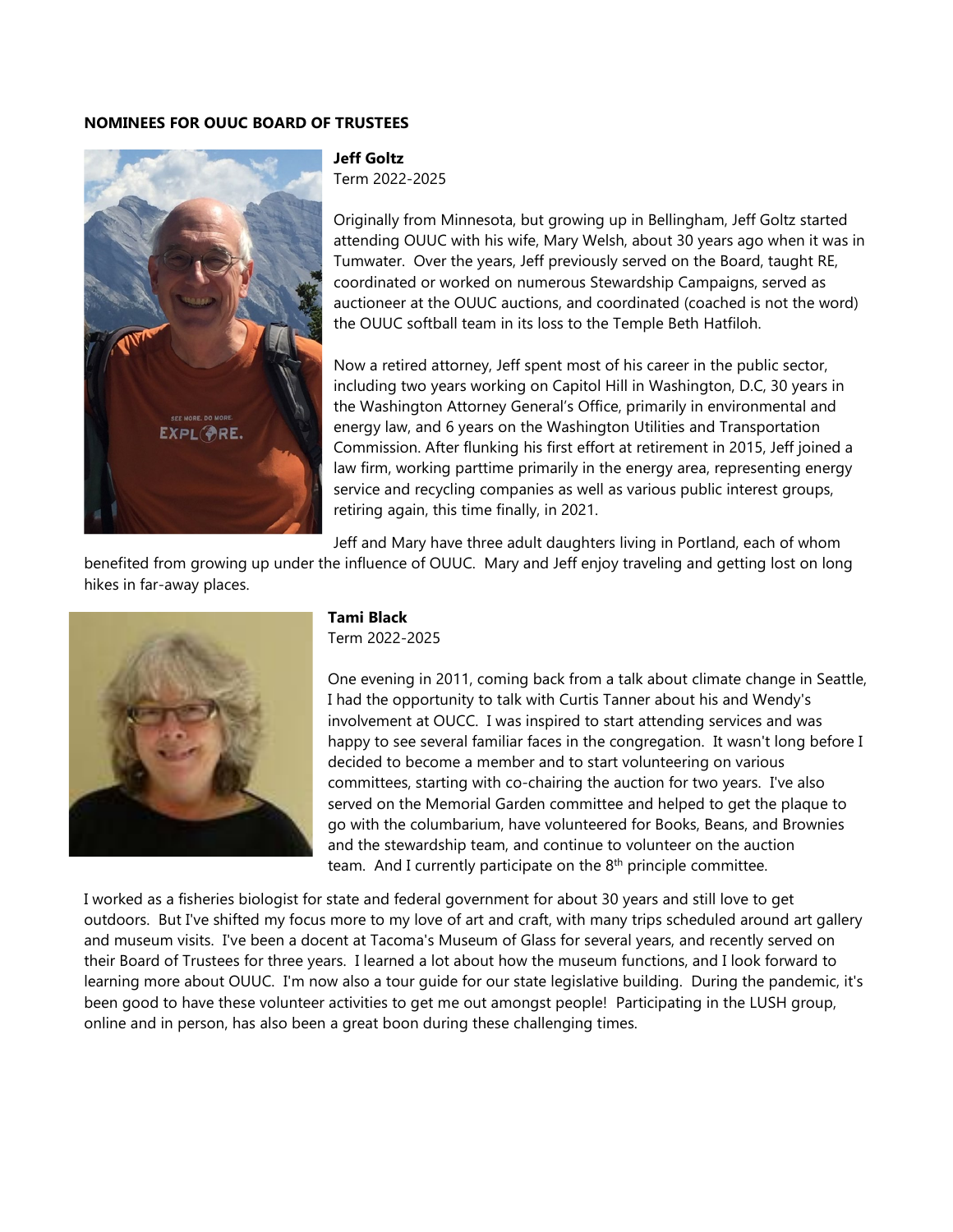

### **Lee Doyle**  Term 2022-2025

I believe in the ability of OUUC to create the world we all want to live in. I found community in OUUC where I could live my values, deepen my personal sense of self, and help expand a vision for positive human outcomes in our congregation and communities beyond.

My experiences as a volunteer and my career in publishing provided many opportunities to help create policies with positive outcomes. I hope to share knowledge gained as a crisis intervener with the Olympia Crisis Clinic and working to eliminate racism as a YWCA board member.

I provided marketing direction to construct the Lacey Timberland Regional Library, and many years producing the state EMD Disaster Preparedness Campaign. In addition, I served in state government developing marketing products related to energy conservation, the state growth management act, and historic preservation. For nearly two decades, I managed production systems for community newspapers (Lakewood Suburban Times and Shelton-Mason County Journal).

I hope to serve the OUUC congregation as we move forward into a new decade of growth and prosperity. My current OUUC activities include the 8th Principal Group as we *Bridge and Become;* the Vision, Mission, Ends Group to Welcome and Wonder; and the 70th Anniversary Work Group as we Embrace and Empower.

I've lived in Tumwater with my partner, Beth Johnson, for 23 years.



## **Joe Joy**

Two-year term 2022-2024

Hello OUUC members and friends!

My name is Joe Joy. I use he/him pronouns. I am honored to be asked to fill a 2yr term on the OUUC board. I was born and raised as a Catholic in northeast Seattle in a working middle class family.

I met my wife, Susan, at Evergreen in the mid-1970s where we both graduated and were married by a UU minister (Rev. Patrick Thomas Aquinas O'Neill) in 1979. Susan and I have been members since the mid-1980's. We joined the UUFO in Tumwater because our daughters were curious about "God" and religion. We thought a more universal and unbiased discussion would be found at UUFO. We were not disappointed, and neither were they. Rev. Donna DiSciullo called us up shortly after we

joined and volunteered me for the Worship Committee. Since she was a quarter time minister, our duties involved planning, creating, leading, and "balancing" worship services. I was very happy that I had already started Toastmasters to improve my presentation skills at my day job with the Washington Department of Ecology.

After we moved OUUC to the current location, I worked in the Religious Education Program as a teacher, committee member, and committee chair. I also served on the Building and Grounds Committee and now serve on the Environmental Action Team (EAT). I'm the "Bulbs and Batteries guy" and "Warm Window guy". I am also one of the bass voices in our choir. Susan and I continue to believe in the community and work of OUUC. We've made many friends there and we have become more active now that we are both "untired". I hope to be a positive and collaborative presence on the Board. Thanks for considering me for this role.